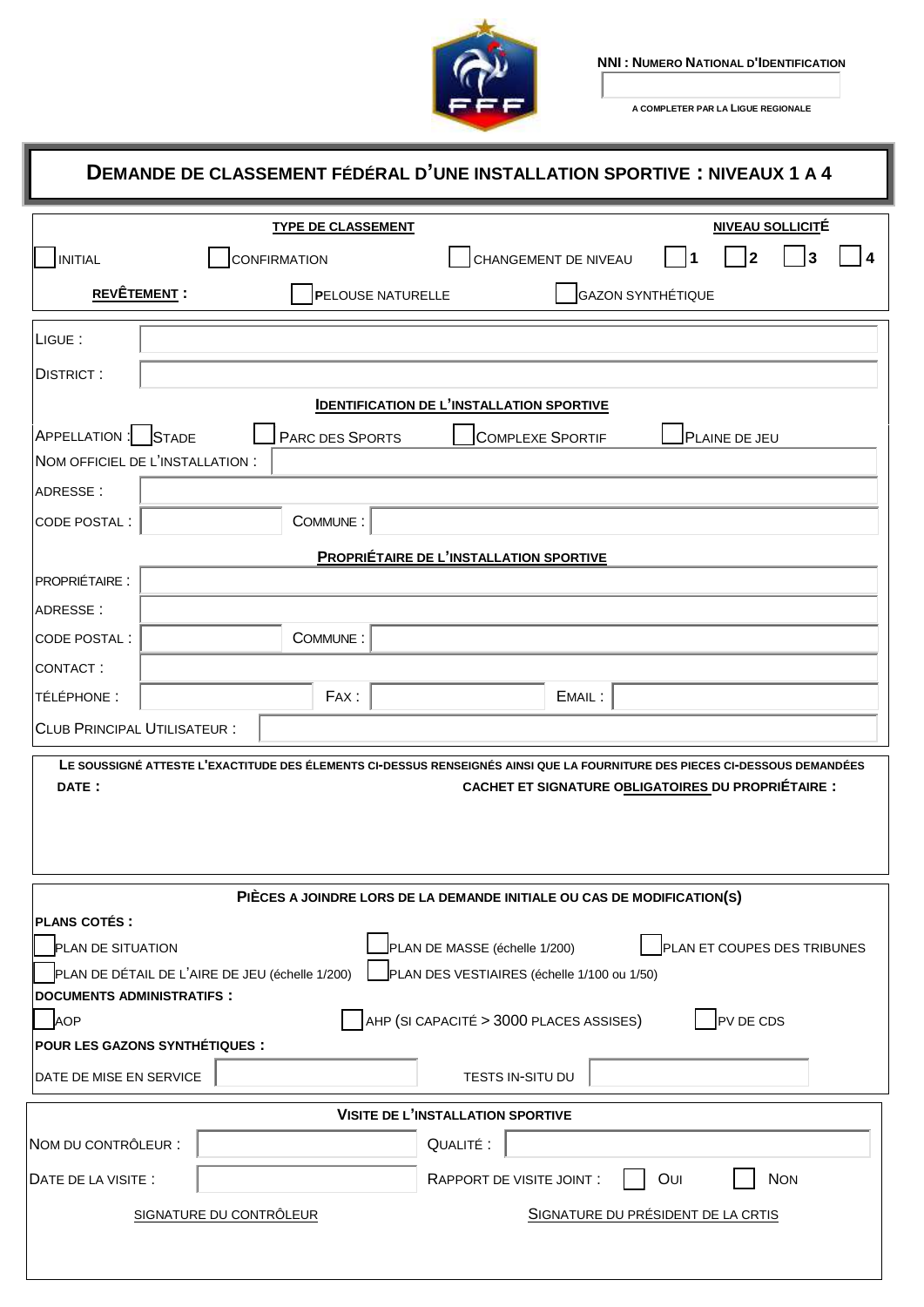| <b>CARACTÉRISTIQUES DE L'AIRE DE JEU</b> |  |
|------------------------------------------|--|
|------------------------------------------|--|

| <b>IMPLANTATION / CLÔTURE GÉNÉRALE DU STADE:</b>                               |                                                                                     |
|--------------------------------------------------------------------------------|-------------------------------------------------------------------------------------|
| CLÔTURE DE L'ENCEINTE<br>OUI                                                   | CLOS À VUE<br>OUI<br><b>PARTIEL</b><br><b>NON</b><br><b>NON</b>                     |
| AIRE DE JEU - DIMENSIONS ET DÉGAGEMENTS :                                      |                                                                                     |
| D1<br><u>t</u> p·1                                                             | $I =$<br>$L =$<br>M<br>M                                                            |
| But 1<br>d1                                                                    | $D'1 =$<br>$d' =$<br>$D1 =$<br>M<br>M<br>M                                          |
|                                                                                | $D'2 =$<br>$D2 =$<br>M<br>м                                                         |
|                                                                                | $d1 =$<br>$d2 =$<br>M<br>M                                                          |
|                                                                                | (POUR LES MESURES, LES TRACÉS FONT PARTIE DE L'AIRE DE JEU)                         |
|                                                                                | TRACÉS :                                                                            |
|                                                                                | CONFORME<br>NON CONFORME<br>AIRE DE JEU :                                           |
| But 2                                                                          | CONFORME<br>ZONE TECHNIQUE:<br>NON CONFORME<br>FOOTBALL RÉDUIT :                    |
| tr≥<br>D <sub>2</sub>                                                          | OUI<br><b>NON</b><br>NOMBRE TOTAL DE TRACÉS :                                       |
| LES BUTS:                                                                      |                                                                                     |
| FIXATION DES FILETS EN ARRIÈRE DES BUTS?                                       | CONFORME<br>NON CONFORME                                                            |
| BUT 1:<br>CONFORME                                                             | NON CONFORME                                                                        |
| CONFORME<br>BUT 2:                                                             | NON CONFORME                                                                        |
| <b>BANCS DE TOUCHE:</b>                                                        |                                                                                     |
| <b>NON</b><br><b>JOUEURS:</b><br>OUI                                           | LONGUEUR:<br>NOMBRE DE RANGS :<br>M                                                 |
| OUI<br><b>NON</b><br>OFFICIELS:                                                | LONGUEUR:<br>NOMBRE DE RANGS :<br>M                                                 |
| PROTECTION DE L'AIRE DE JEU (cochez la ou les protections de l'installation) : |                                                                                     |
| <b>MAIN COURANTE</b><br>NB DE CÔTÉS :                                          | OBSTRUÉE :<br>Jour<br><b>I</b> NON<br>HAUTEUR:<br>M                                 |
| <b>CLÔTURE</b><br>NB DE CÔTÉS :                                                | HAUTEUR:<br>M                                                                       |
| AUTRE (A PRECISER) :                                                           |                                                                                     |
| <b>LIAISON VESTIAIRES / AIRE DE JEU :</b>                                      |                                                                                     |
| PROTÉGÉE :<br>OUI<br><b>NON</b>                                                | CONFORME<br>NON CONFORME                                                            |
| <b>DISTANCE A PARCOURIR:</b>                                                   | M                                                                                   |
| <b>AUTRES ÉQUIPEMENTS :</b>                                                    |                                                                                     |
| L'ENCEINTE SPORTIVE COMPREND-T-ELLE :                                          |                                                                                     |
| D'AUTRES TERRAINS DE FOOTBALL À 11                                             | D'AUTRES ÉQUIPEMENTS SPORTIFS<br>OUI<br><b>NON</b><br><b>OUI</b><br><b>NON</b>      |
| L'INSTALLATION EST-ELLE ISOLÉE DES AUTRES ÉQUIPEMENTS ?                        | OUI<br><b>NON</b>                                                                   |
| (c<br>α2                                                                       | Jo∪ı<br><b>PISTE D'ATHLÉTISME :</b><br>NON                                          |
|                                                                                | $D1 =$<br>$D2=$<br>$D3=$<br>$D4=$<br>M<br>M<br>M<br>М                               |
| CI4<br>CI3                                                                     | (distance la plus courte entre l'angle de l'aire de jeu et la bordure de la piste). |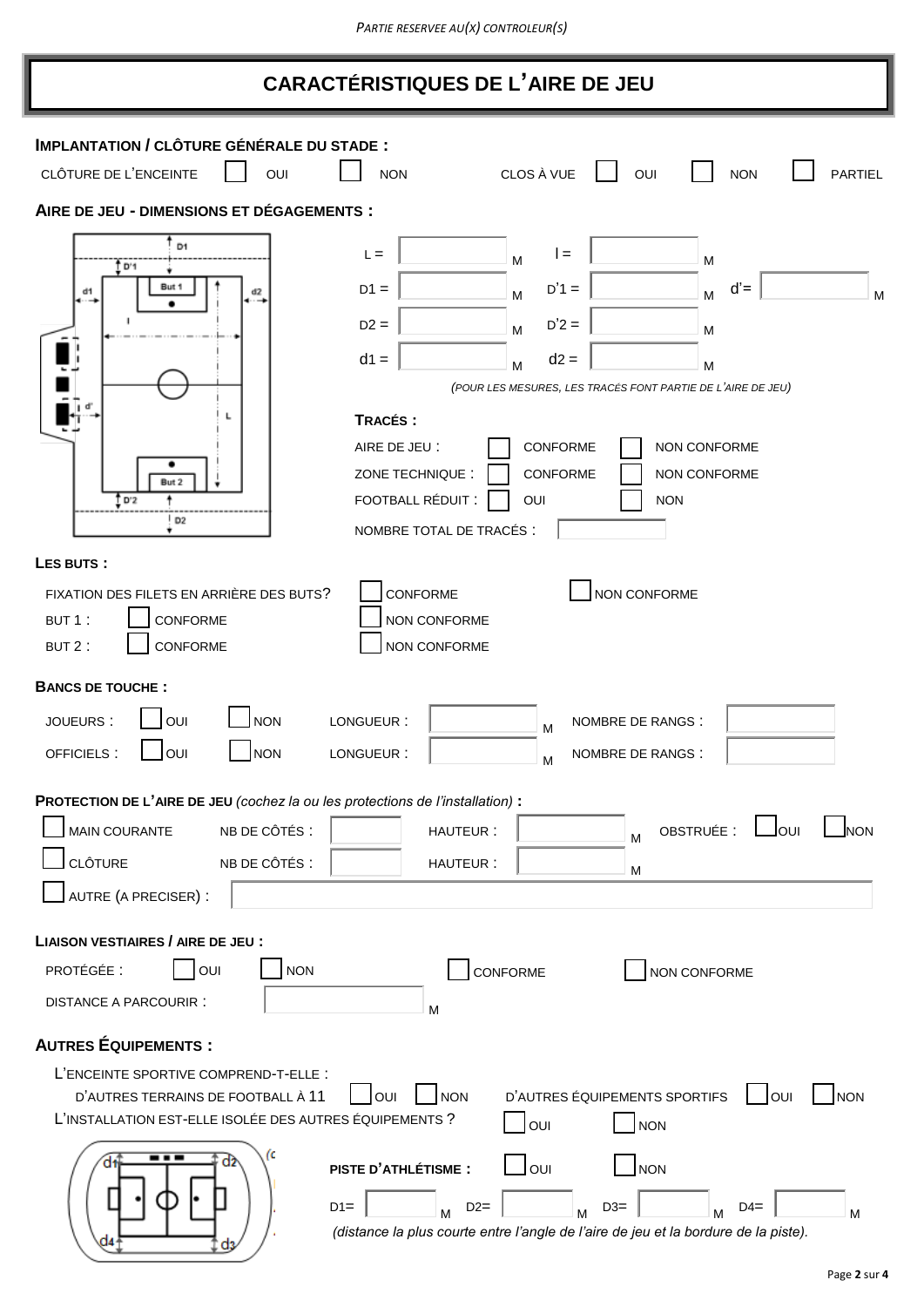## **VESTIAIRES & AUTRES LOCAUX**

|                                                                                                                                   | <b>SURFACE</b>                                     | <b>NB DE</b>                            | <b>TOILETTES</b>                                      |                            |                                                                   | <b>LAVABOS</b>     |
|-----------------------------------------------------------------------------------------------------------------------------------|----------------------------------------------------|-----------------------------------------|-------------------------------------------------------|----------------------------|-------------------------------------------------------------------|--------------------|
|                                                                                                                                   | (EN M <sup>2</sup> )                               | <b>DOUCHES</b>                          | <b>NB DE WC</b>                                       | <b>NB D'URINOIR</b>        | <b>AVEC MIROIR</b>                                                | <b>SANS MIROIR</b> |
| NOMBRE TOTAL DE VESTIAIRES JOUEURS DANS LE STADE                                                                                  |                                                    |                                         |                                                       |                            |                                                                   |                    |
| <b>VESTIAIRES JOUEURS POUR L'INSTALLATION</b>                                                                                     |                                                    |                                         |                                                       |                            |                                                                   |                    |
| <b>CLUB LOCAL</b>                                                                                                                 |                                                    |                                         |                                                       |                            |                                                                   |                    |
| <b>CLUB VISITEUR</b>                                                                                                              |                                                    |                                         |                                                       |                            |                                                                   |                    |
| <b>VESTIAIRE SUPPLÉMENTAIRE</b>                                                                                                   |                                                    |                                         |                                                       |                            |                                                                   |                    |
| <b>VESTIAIRE SUPPLÉMENTAIRE</b>                                                                                                   |                                                    |                                         |                                                       |                            |                                                                   |                    |
| NOMBRE TOTAL DE VESTIAIRES ARBITRES DANS LE STADE                                                                                 |                                                    |                                         |                                                       |                            |                                                                   |                    |
| <b>VESTIAIRES ARBITRES POUR L'INSTALLATION</b>                                                                                    |                                                    |                                         |                                                       |                            |                                                                   |                    |
| <b>PRINCIPAL</b>                                                                                                                  |                                                    |                                         |                                                       |                            |                                                                   |                    |
|                                                                                                                                   |                                                    |                                         |                                                       |                            |                                                                   |                    |
| <b>SUPPLÉMENTAIRE</b>                                                                                                             |                                                    |                                         |                                                       |                            |                                                                   |                    |
| LOCAL DÉLÉGUÉS<br><b>ESPACE MÉDICAL</b><br>LOCAL ANTIDOPAGE<br>L'ESPACE MÉDICAL ET LE LOCAL ANTIDOPAGE SONT-ILS MUTUALISÉS ?      | M <sup>2</sup><br>M <sup>2</sup><br>M <sup>2</sup> |                                         | <b>CONFORME</b><br><b>CONFORME</b><br><b>CONFORME</b> | <b>OUI</b>                 | NON CONFORME<br>NON CONFORME<br><b>NON CONFORME</b><br><b>NON</b> |                    |
| SANITAIRES JOUEURS ET OFFICIELS (si en-dehors de vestiaires):<br>RÉSERVÉS AUX JOUEURS<br>RÉSERVÉS AUX OFFICIELS<br><b>COMMUNS</b> | OUI<br>loui<br>OUI                                 | <b>NON</b><br><b>NON</b><br><b>INON</b> | NB DE WC:<br>NB DE WC:<br>NB DE WC:                   |                            | NB D'URINOIR :<br>NB D'URINOIR :<br>NB D'URINOIR :                |                    |
| <b>LOCAUX SPECTATEURS:</b>                                                                                                        |                                                    |                                         |                                                       |                            |                                                                   |                    |
| <b>SANITAIRES</b>                                                                                                                 | OUI                                                | <b>NON</b>                              | NB DE WC:                                             |                            | NB D'URINOIR :                                                    |                    |
| <b>INFIRMERIE</b>                                                                                                                 | OUI                                                | <b>NON</b>                              | SURFACE:                                              |                            | EQUIPÉE :                                                         | OUI                |
| <b>LOCAUX PRESSE:</b>                                                                                                             |                                                    |                                         |                                                       |                            |                                                                   |                    |
| SALLE DE CONFÉRENCE                                                                                                               |                                                    | M <sup>2</sup>                          | <b>NB DE PLACES</b>                                   |                            |                                                                   |                    |
| <b>ZONE MIXTE</b>                                                                                                                 |                                                    | M <sup>2</sup>                          | NB DE PLACES                                          |                            |                                                                   |                    |
| SALLE DE PRESSE                                                                                                                   |                                                    | M <sup>2</sup>                          |                                                       |                            |                                                                   |                    |
|                                                                                                                                   |                                                    |                                         | <b>PARCS DE STATIONNEMENT</b>                         |                            |                                                                   |                    |
|                                                                                                                                   |                                                    |                                         |                                                       |                            |                                                                   |                    |
| <b>EQUIPE VISITEUSE &amp; OFFICIELS</b><br>HORS D'ATTEINTE DU PUBLIC<br>ACCÈS DIRECT AUX VESTIAIRES                               | OUI<br>OUI<br>OUI                                  | <b>NON</b><br><b>NON</b><br><b>NON</b>  |                                                       | NOMBRE DE PLACES :<br>CARS |                                                                   | <b>VOITURES</b>    |
| <b>SUPPORTERS ÉQUIPE VISITEUSE</b><br>HORS D'ATTEINTE DU PUBLIC<br>ACCÈS DIRECT AUX TRIBUNES                                      | OUI<br>OUI<br>OUI                                  | <b>NON</b><br><b>NON</b><br><b>NON</b>  |                                                       | NOMBRE DE PLACES :<br>CARS |                                                                   | <b>VOITURES</b>    |
|                                                                                                                                   |                                                    |                                         |                                                       |                            |                                                                   |                    |
| <b>MÉDIAS</b>                                                                                                                     |                                                    |                                         |                                                       |                            |                                                                   |                    |
| <b>PARKING PRESSE</b>                                                                                                             | OUI                                                | <b>NON</b>                              |                                                       | NOMBRE DE PLACES :         |                                                                   | <b>VOITURES</b>    |